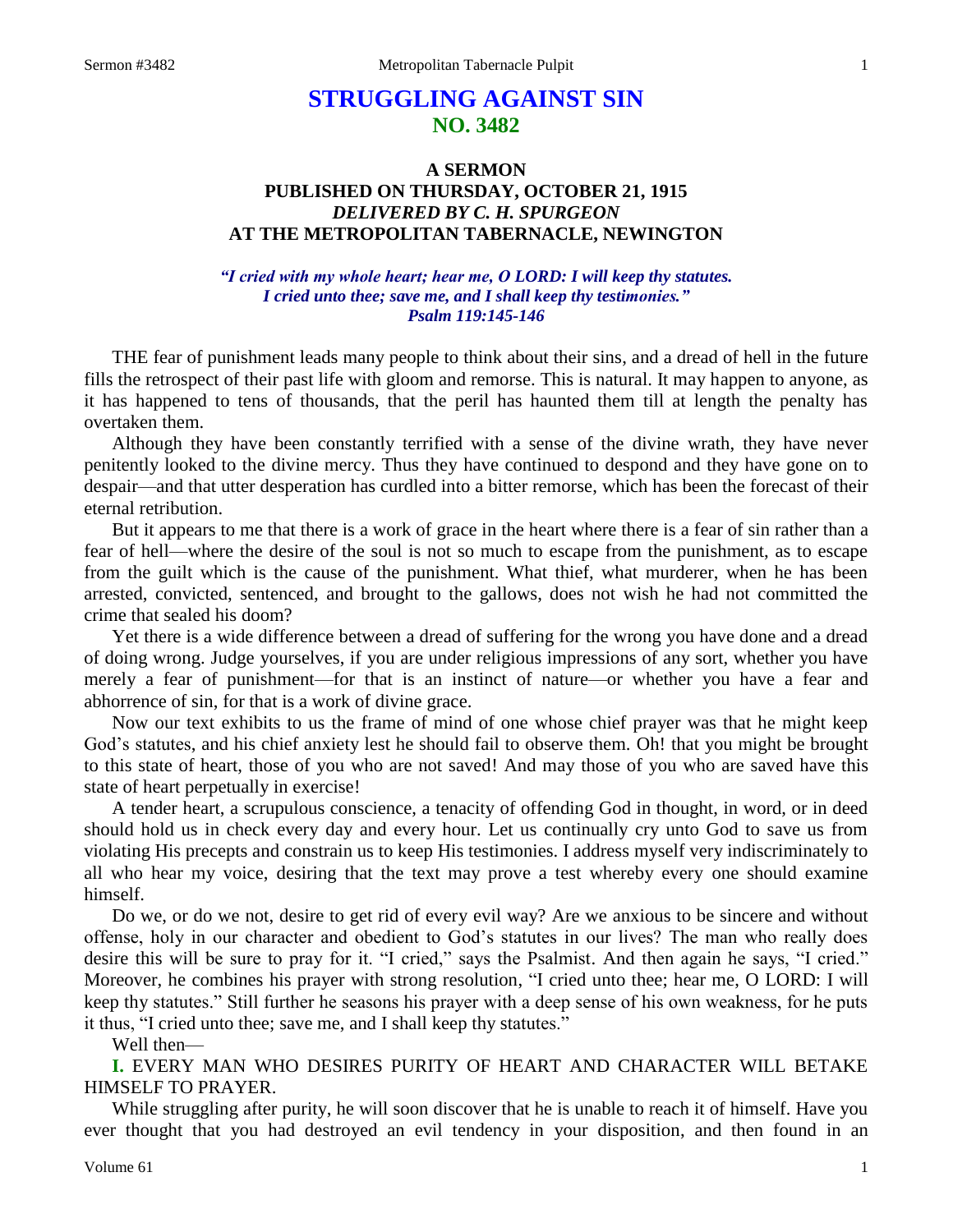unguarded moment that you fell into the temptation, from the coils of which you did suppose you had escaped? You have resolved in the morning, maybe at the hour of prayer, that throughout the day your temper should be calm and quiet. Yet very likely before breakfast was over, you were more ruffled than usual.

Where you fancied you had set a double guard, there it was that you were taken by surprise. You thought yourself weak in one point, but it did not happen to be that on which you were beset. Where you said to yourself, "I am safe," there you were betrayed. You must have found this out, if you are striving against sin.

When it has occurred many times, you will have a habitual mistrust of yourself. Does it happen but once, you will be driven by a sense of your own incompetence to call in the sacred might of God, that with the arms of the Eternal, you may defeat the infernal adversary, prevail over your evil passions, and conquer your besetting sin.

"I cried unto thee," says David. Not as though it were a trifling skirmish, but as one who felt that he was perilously besieged. "I cried unto thee with my whole heart, for I must vanquish this sin, or be vanquished by it. I could not conquer it by myself, so I cried to You, O my God," and I said, "Oh! display Your power, and by the irresistible might of Your Holy Spirit, crush this dragon within my nature. Beat it down, that it may rise up no more."

The importunity of this prayer shows his estimate of the value he set on the blessing he craved. Read verses 145, 146, and 147, and you will perceive how he repeats himself—"I cried." "I cried unto thee." "I rose before the dawning of the morning, and cried." Three times does he reiterate it. He was not to be put off. He felt he must get the mastery of sin. Hence, in sheer desperation, the good man cries again, and again, and again, "O God, deliver me, that I may keep thy testimonies." Pray often, beloved, for sin will tempt often. Cry mightily, for Satan will tempt mightily. Innumerable snares will he place in your path—let your countless entreaties outnumber his devices.

The expression by which he memorializes his prayer shows us *the intensity of it*. "I cried." "I cried." "I cried." I do not know a better form of prayer than crying. It implies that the whole nature is full of anguish. Crying is the consequence of pain. His entire soul was stirred up. A cry is the expression of desire. It is a natural unpremeditated utterance. There is no affectation about it.

A man that knows no Latin or Greek can cry. He that cannot speak with eloquence may yet give eloquent vent to his feelings in tears and entreaties. Oh! there are some with whom prayer is a ceremony. They call the servants together—they march in, and they march out to the routine of family worship. They read out of a book some form of words, or else they compose a little piece themselves, and say it and that is their idea of prayer!

Not so. Prayer is crying, laying hold on God and spreading our wants before Him with an earnest entreaty that He would not reject us, but would give us what we ask of Him. It is a wrestling with the covenant angel. It is a sacred resolve, "I will not let thee go except thou bless me." If you want to conquer sin, know that it cannot be overcome by cold prayers, muttered in a heartless manner—it will not yield to empty ceremonies. Sin only flies before the blood of Christ and the power of the Eternal Spirit. These come to our rescue when, with cries and tears, we importune the Lord to help us. "I cried." "I cried." "I cried." Thrice does he repeat the words. His whole heart cried to God that he might be delivered from sin.

Wherever there is a real and true prayer about this matter, *it must be a prayer of faith*. God can, in answer to prayer, help me to conquer sin. Beloved, you pray in vain unless you steadfastly believe that there is no sin which you cannot overcome. I meet with men who say, "I can never give up drink." My dear friend, God can make you.

I meet with a man who has a violent temper and he thinks he can never curb or subdue it. Surely you do not think of taking it to heaven with you. They have no passionate people in that happy clime. You will have to get that anger put away, and God can accomplish it. Do you say, "It would be like turning a lion into a lamb"? That is just what His grace is able to do. He can bring you from darkness to light. He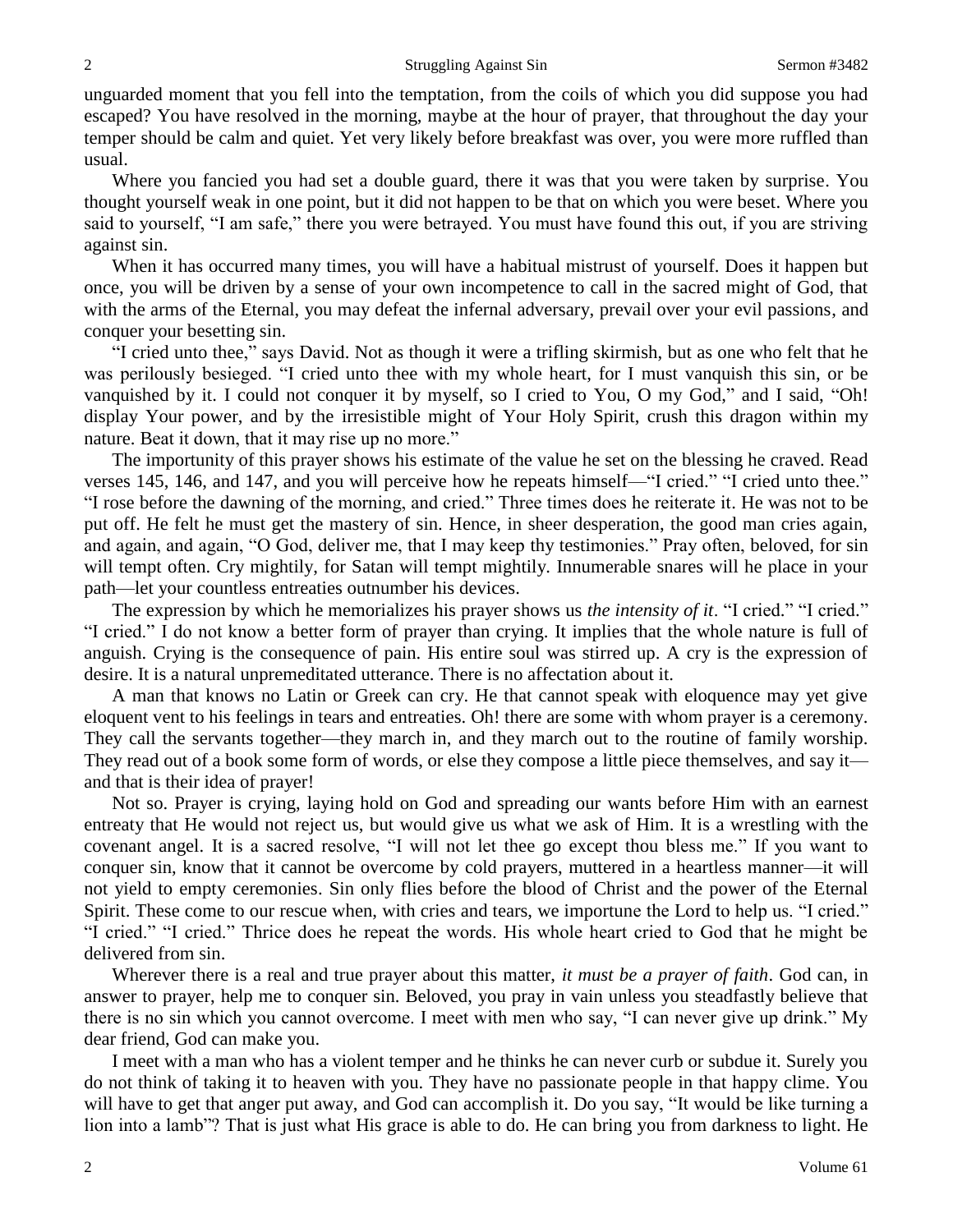#### Sermon #3482 Struggling Against Sin 3

can work such a transformation in you that you would not know yourself if you could see yourself after you have passed under the divine hand. Resolve in your soul that sin must be conquered—believe that it is possible—and cry to God with a full conviction that He is able to save you from it.

Yet I think there are some who would not like to have their prayers answered. They ask for a humble heart. Well, I question whether they would like it, if it was sent them—whether they would not want to send it back. They pray that they may have a pure conscience, but how, then, could they carry on that business of theirs? They ask that they may he upright in God's statutes, but they know very well that they prefer following their own crooked devices.

There are thousands of prayers that are insults to heaven, but where the Spirit of God is really at work, the man who wants to be pure, prays sincerely, and cries mightily to God for purity. Nor will he be content to tolerate anything—either in his disposition or in his daily life—which would be inconsistent with the perfect holiness of God. Oh! that God might implant in all of us this desire and then set us a-praying that we might secure the blessing we crave!

Now, secondly—

**II.** THE MAN WHO DESIRES TO WALK IN GOD'S WAY NOT MERELY PRAYS, BUT HE RESOLVES.

"I cried with my whole heart; hear me, O Lord. I will keep thy statutes." He puts his whole heart into it. His prayer is no deceit. Then he throws that same heart into a strong resolution that he will find out what God's statutes are and when he has found them, he will keep them, cost whatever it may. Need I say that nobody becomes holy against his will? No man keeps God's statutes unless he exercises a resolve to do so. The very essence of obedience to God lies in the heart, so the heart must be set upon obedience. It must be a sincere, willing, cheerful obedience, or else it is not a genuine submission to the Almighty.

Do I address anyone who is living in sin and yet saying, "I wish I could get rid of it"? I have often heard such a wish expressed by persons who must themselves have known that they were uttering an untruth. A man says, "I wish I could be set free from sin tonight," and tomorrow he will mix with evil associates and loose companions, and go to places of amusement, where he is as sure he will be led into sin as he would be sure that his coat would burn if he put it into the fire.

He goes into the middle of the mischief—he takes the tinder of his heart where he knows there are sparks, and he says, "There will come no harm of it." He puts a candle near the gunpowder and he hopes he will not be blown away. That is what he *says*—but it cannot be so. If you do not want to be besmeared, do not go among the pitch and the tar. If you do not want to be defiled, avoid all ungodly fellowship.

The man who means to conquer sin and resolves to conquer it, will keep himself out of mischief's way, that he may be clean before the living God. Such a man will give up everything that tempts him. If there is anything in which he knows he has weak point, he will mortify himself rather than offend his conscience. He cuts off his right arm and plucks out his right eye, according to the Gospel, which means, I suppose, whatever he is fond of, if it becomes a temptation to sin, he will forthwith have done with it once for all.

It does not matter what it is—whether it be drunkenness or gluttony, or lust—whatever is his besetting sin—he just says, "No. This may be allowable to some men to go just so far, but I cannot go as far without going further. Therefore, I will have nothing to do with it." He is ready to deny himself anything and everything. He completely reforms his habits, lest he should be led into sin. "I will keep thy testimonies."

Oh! what a blessed thing it is when a man really resolves to do this. When he says, "I will keep out of the way of temptation and I will deny myself that which tempts me, lest by any means I grieve the Holy Spirit of God." And he will be sure, if his resolution is of the true metal, to follow that which helps it. He knows that to hear the Gospel helps it—therefore, he will not waste the morning hours of the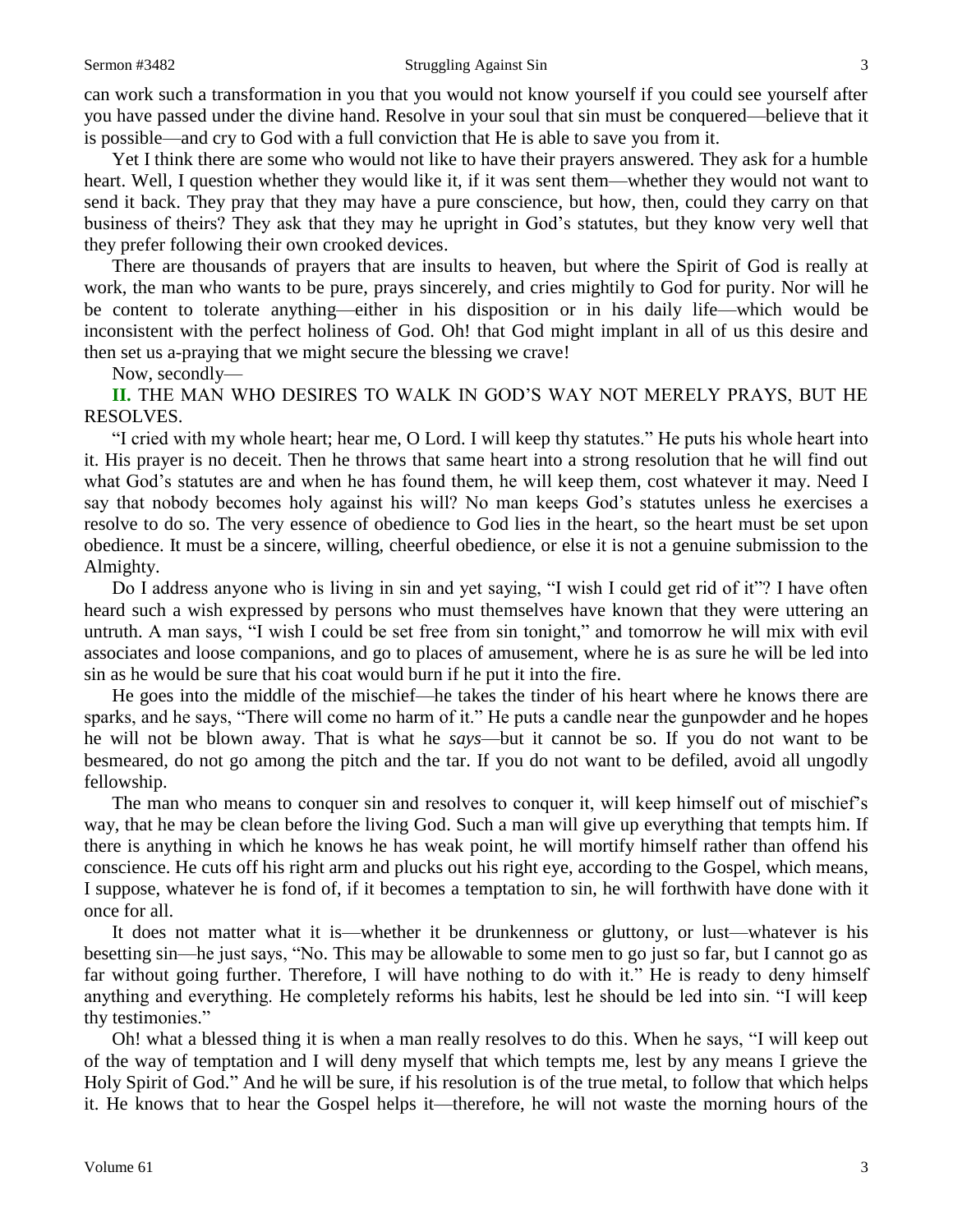Lord's Day in slothful sleep, but he will welcome the assembly of the saints and rejoice in the preaching of the Word.

He knows that reading good books will often be helpful to him, therefore he prefers them to light literature. He knows that association with Christian people will help him, so he likes to get among them. He knows that to lift up his heart in prayer to God, not occasionally, but regularly at set intervals, has often proved a help to him—and he accordingly endeavors to maintain such engagements as strictly as he finds it possible. If there be anything of good repute to help him to get rid of sin, he seeks after it. And when he prays to God to keep him pure, he takes care to choose all such means as God may put in his way, to resist evil, and to follow after holiness.

Such a man will achieve his purpose. You may laugh at him for being too precise. His heart will not be wounded by your ridicule. He will lose the Sunday trade if thereby he loses half his living, rather than break God's command. It may be that his association with some worldly persons contributed much to his prosperity, though it involved him in serious temptations—he falters not, for he would sooner run the risk of losing all the world than stake his reputation, or jeopardize his soul, for he is bent upon getting rid of sin.

Sin is the plague he hates. He would sooner be poor as Lazarus, and even covered with sores, and licked by dogs, than have the sins of the rich man upon him. He wants to be clean delivered from every foul thing and every false way. One thing has he asked of the Lord, and that one thing has he set his heart upon—that he may possess himself in righteousness, that he may be without offense, and that he may maintain his integrity. To obtain this, through the power of the Holy Spirit, being cleansed by the blood of Jesus, he will cheerfully suffer any imaginable privation.

Do observe how *David sought after a thorough allegiance and a perfect conformity to the will of God*. He says, "I cried with my whole heart; I will keep thy statutes"—not some of the statutes that were agreeable to him, but all of the statutes that had the divine sanction. I do not intend to be uncharitable when I suspect that some Christians do not wish to know too much, or to inquire too minutely into the Lord's demands upon their resources.

I have noticed a great many people lately who have looked upon perfection as a prize within their reach and even as an attainment to which they have already come. This is getting rather common. They profess to be perfectly sanctified. But what can I think of some of them who, to the best of my belief, are possessed of fortunes to the extent of two or three hundred thousand pounds? Were they perfectly sanctified, could they look on the outlying world, living in vice and ignorance, out of which a chosen people are being saved by the Gospel, without supporting those agents and agencies that have the divine blessing manifestly resting upon them to the utmost of their ability?

They should come nearer to the kind of consecration which was manifested in that poor widow who gave "all her living" to the Lord's treasury. I do not believe in a perfect sanctification which allows a man to lay up so much treasure on earth, while so many works for the Lord Jesus need his help. Systematic hoarding of wealth, to my mind, does not indicate a *perfect* character. I am not judging ordinary Christian men, but only those who talk of full consecration—and I will never believe in it till I see their gold, and their silver dedicated to a larger degree, ay, to a perfect degree. Do not let them boast, but give.

As to those who are satisfied that they are perfect in spirit, soul, and body, we wait for their last testament—to see what their wills look like when they die. A man who is perfect before the Lord lays out his substance for God's cause, depend on that. He does not merely attend conferences, and talk of good things, of spirituality of mind, and sanctification by faith, and all those glittering subjects, but he lives for Jesus in some practical work and gives himself up—and his substance, too—for the honor of the Redeemer's name and the diffusion of the glorious Gospel.

I have no leading one of these brethren in my mind's eye, but certain of their disciples—and I do not even condemn those—but I do ask them to reconcile their large wealth with their still larger professions of perfect consecration.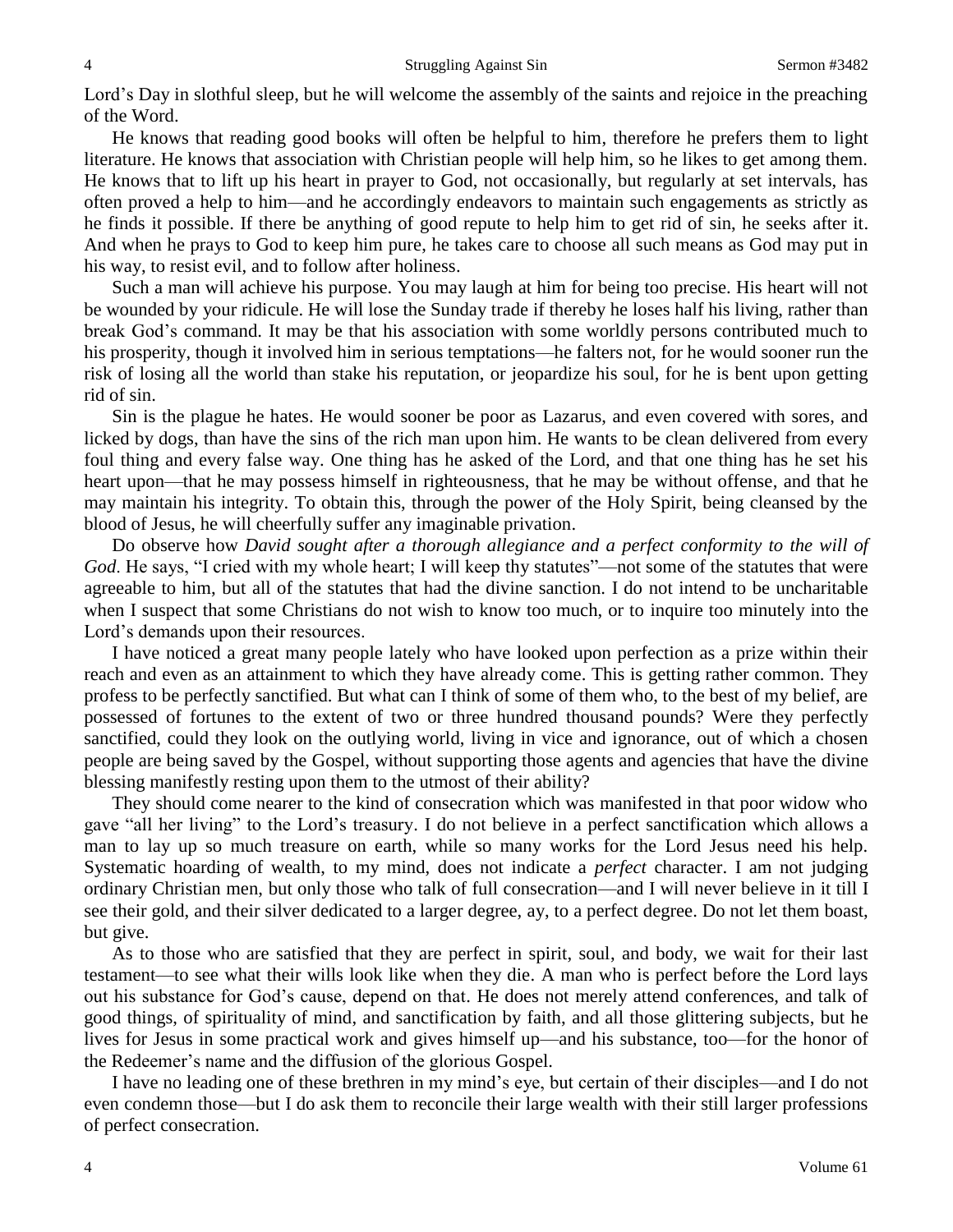#### Sermon #3482 Struggling Against Sin 5

*The true seeker for holiness is one who, while he resolves on obedience to God, will dare to be singular, if no man will accompany him in it*. "I cried with my whole heart: I will keep thy statutes." He meant to do it, though he should be without companions. He was prepared to stand alone.

I always admire that speech of Athanasius, when he, seeing others had turned aside to Arianism, said, "I, Athanasius, against the world." He is a true man who can be a true man by himself. Give me no semidetached cottage, but a house that stands compact on its own foundation, and give me such a man as can let the wind blow all round him and yet stand upright.

He will hold his own whether men will bear or forebear. Let his fellow creatures applause or hiss him, he will remain true to his own convictions. If they bear him on their shoulders in triumph, it is the truth he has espoused they honor—or if they trample him under their feet in contempt, it is for righteousness' sake he suffers. But like Luther, he will defy devil, death, and hell to withstand his purpose to keep God's statutes.

Now the Word of God animates a man's soul and the work of God is the enterprise of his life when this is the strong desire of his spirit. He prays to God and invokes His aid, yet at the same time he records his vow with a mind that is not given to vacillate. He has put his foot down where he meant to stand. He has knit his brow and closed his teeth and set all his features to the aspect of defiance, for he means to hold out till he does achieve the victory.

He is not going to compromise himself, nor to tolerate any wrong thing. He will foil temptation, master evil propensities, and slay the sin that offends, and aggrieves, and harasses him. In the armor of God he arrays himself, and through the grace of God, he will prevail.

The man who is thus seeking purity, while he prays and resolves, if he is really wise and taught of the Spirit—

## **III.** WILL HAVE A DEEP SENSE OF HIS OWN WEAKNESS AND DEPRAVITY.

Therefore, he supplicates the Lord in the language of the  $146<sup>th</sup>$  verse—"I cried unto thee; hear me; I shall keep thy testimonies." His tender misgivings are an incentive to his restless importunities. As though he should say, "Oh! Lord, I am praying and resolving, but my prayers want Your answers, and my resolutions need Your might to fulfill them. My prayers—what are they? My resolves—what can they do? I am a frail leaf and I bend before the wind of temptation. My righteousness is like the sere leaf of autumn—it is soon carried away—yea, it is like a filthy rag that ought to be set aside and hidden from view. My God, I want sifting, I want sifting. Oh! save me, and then I shall keep thy testimonies."

There is no holiness in any man by nature and never will be. Some ingenious author has said that man is not dead like a stone, but dead like an egg. There was some disposition to life in him that wanted brooding over to develop. Well, I should not like to be the hen that had to sit on that egg till it was hatched! That a long eternity of disappointed hopes would spread out before me, I am quite certain.

It is a stone egg, this humanity of ours. There is no real spiritual life whatever in it. Who shall bring a clean thing out of an unclean? No one. And they may sit on that unclean egg as long as they like, but a vile, unclean chick will be the only result of it. Before ever we can keep God's testimonies, we must be saved. We must be saved, first, from the guilt of the past. By substitution, by redemption, by the application of the precious blood of Jesus, by that expiatory sacrifice in which our blessed Lord bore for us the vengeance of God that was due to our sin, must our salvation be procured.

Sinner, you will never go out of the Egypt of your bondage to sin, till the blood of the Paschal Lamb has been sprinkled on the lintel and the two side posts. You may strive against sin as you will, but you will never overcome it, except through the blood of the Lamb. Inquire of those in heaven who have conquered sin and do now wear the snow-white garments.

> *"I asked them whence their victory came? They, with united breath, Ascribe their conquest to the Lamb, Their triumph to His death."*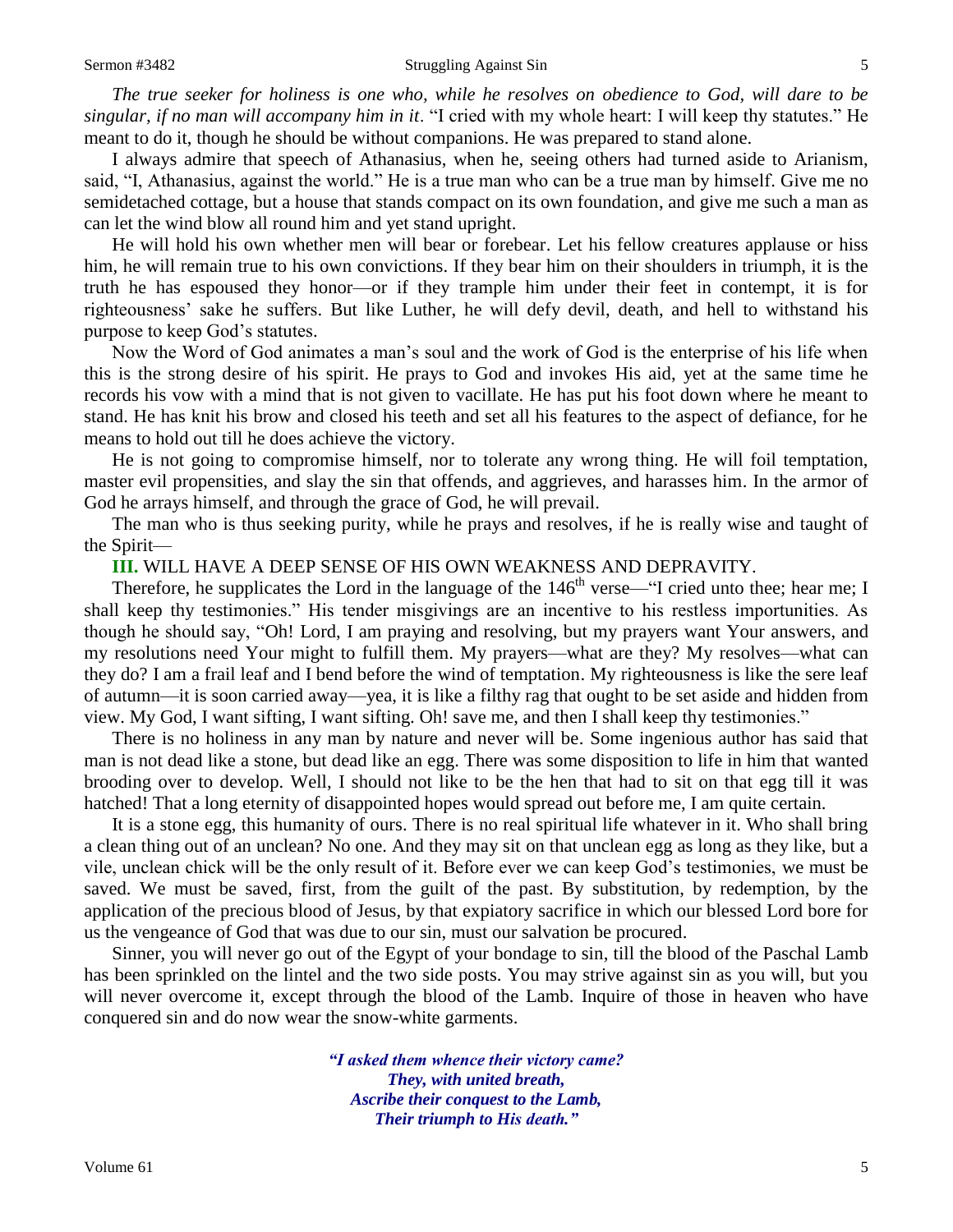Never till you see a bleeding Savior will you be able to put your sins to death. They must be crucified on the cross. They will die nowhere else than there. "Save me, and I shall keep thy testimonies."

*We need to be saved*, however, not only from the guilt of sin, but saved *from our sinful selves*. We, whose nature is evil, cannot do much with so bad a nature to baffle all our efforts to cleanse our way. This nature must be removed and a new nature implanted, or else, whilst the old nature is extant, the old evil will assert itself.

There are different ways of treating diseases. A man has a bad malady upon him and it breaks out in his flesh. He goes to a quack, who gives him an ointment which he applies outwardly to heal the sore till the morbid appearances vanish, and he congratulates himself on the cure and commends the charlatan for his skill. "What a capital doctor he is, and how well my money was expended," he says, "he has taken away all that eruption."

By and by, the man is lying so grievously sick and ill that he does not know what to do. "Oh!" he thinks to himself, "have I made a mistake?" And when a true physician comes, he says, "What have been your symptoms?" He tells the tale of an eruption on his skin and the remedies he resorted to. "Ah!" says the physician, "the disease is driven inwards. You have taken the wrong course—your present symptoms are fatal. You will die. It was well that it should come out on your flesh, seeing it lurked in your constitution. When you have a disease, you had need lay the axe at the root, and not at the branches. It is not the disfigurement of the skin that is so alarming, as the blood-poisoning that caused it." Forthwith he begins to deal with the real evil.

So, my dear friends, you are only tinkering with the symptoms, the mere eruption on the skin, while you aim at outward reformation. You must be born again. That is the only cure for the leprosy of sin. I am glad to hear of people insisting on the importance of reforming every kind of vicious custom and evil habit, but they do not go to the root of the upas tree unless they resort to the Gospel—which lays the axe right at the root of all manner of sin and blasphemy with its imperative demand that you repent and be converted, that your sins may be blotted out. This is the vital and vitalizing process that will turn out to be a radical blessing. Lord, save me, save me. Change my heart. Renew my spirit. Make the fountain clean. Set the mainspring right! Oh! Holy Ghost, regenerate me, and if You do this, then, not till then, shall I keep thy testimonies.

The same is true in respect to every Christian, beloved. We require God to keep on sifting us. Unless His spiritual work shall be carried on every day in us, we shall be unable to keep His testimonies. We are to be resolved against sin—I have told you that. We are to pray against it—I have enlarged upon that. Still, we must fall back upon the naked fact that a real conquest of sin is the work of God Himself. "I cried unto thee; hear me: I shall keep thy testimonies."

Brethren, beloved in Christ, live near to God. Live at the foot of the cross. Go every day to Jesus. Never get away from the spot on which you stood when you first believed. There and then you looked, as sinners, to find everything in Him and nothing in yourselves. Do not expect to overcome sin by any other means but by faith in the atoning blood. Do not seek anything like perfection apart from Jesus Christ who, "is made unto us wisdom, and righteousness, and sanctification, and redemption."

Oh! I would charge upon the members of this church to labor after holy walking. It cuts me to the quick when I hear it said of any one of the members of this church, "Well, they may be professors of religion, but they are not honest in their dealings, or they are not choice in their language, or they do not govern their tempers. They may be saints at the prayer meeting, but they are devils at home. They may look very amiable at the communion table, but they are very cross at their own tables."

Do not let it be so. Give no cause for such an evil report, I pray you. I invite all that attend my ministry, who are truly converted, to cast in their lot with us and join the church, for so you ought to do, but oh! do not bring dishonor—I will not say upon *us*—that is of small consequence—but do not bring dishonor upon the Gospel that we preach and the Christ whom we love.

The world will not say, "There, that is a false professor." They ought to say it, and if they were honest, that is how they would put it, but in general, they will say, "That is your religion!" And the cross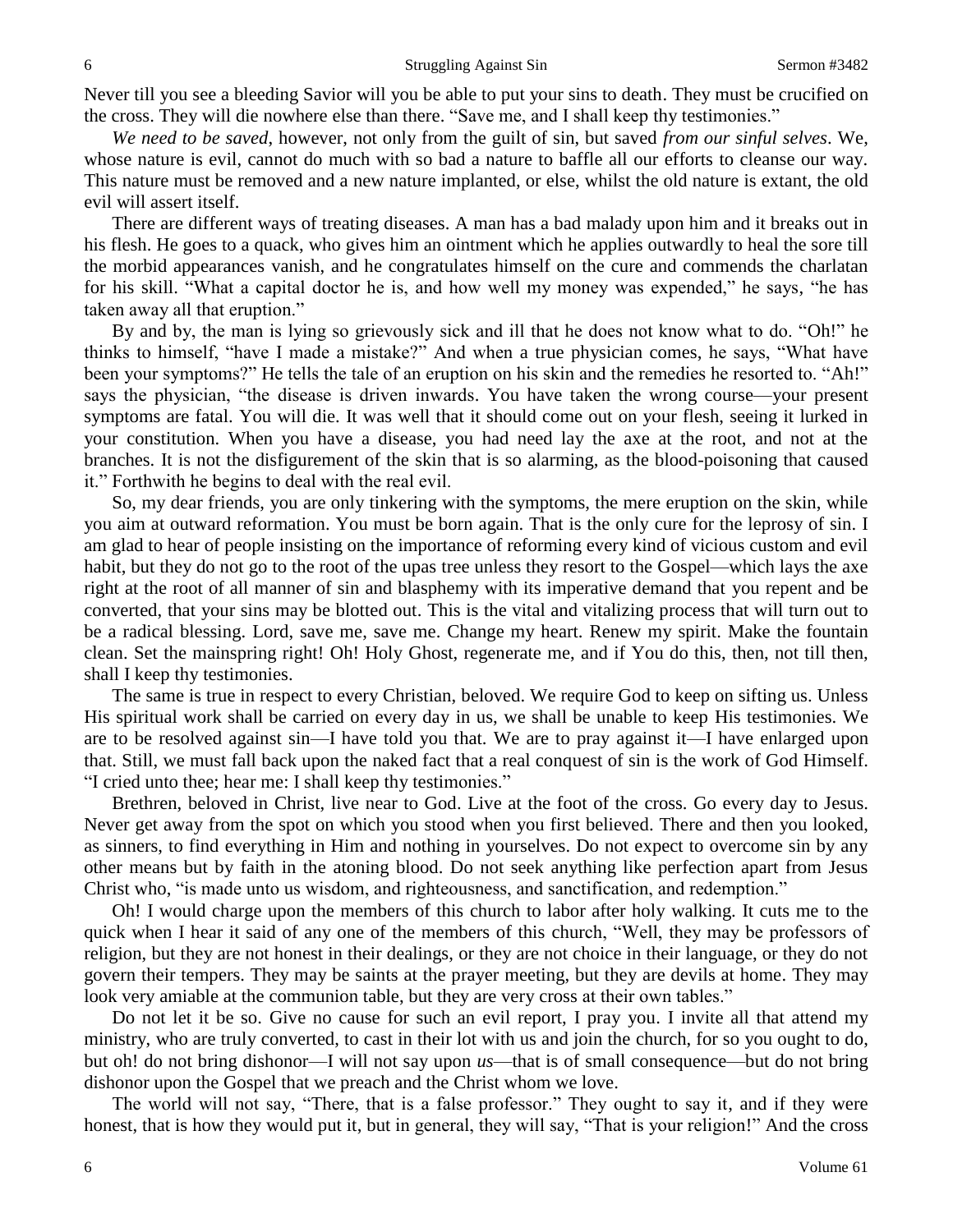### Sermon #3482 Struggling Against Sin 7

of Christ will be evil spoken of and many a poor believer, who has trouble enough as it is, finds it more difficult to give an answer to the scoffer through having the inconsistencies of others thrown in his teeth.

Better die than deny the Savior! Better that we lie sick at home, covered with boils and blains, than that we go about the world grieving the Holy Spirit and putting an evil word into the mouth of the ungodly. Follow after holiness, I charge you. You are not saved by works. We give no uncertain sound about that doctrine.

We have told you and we constantly do tell you, that you are only to be saved by the blood of Jesus. But remember, Jesus came to save us *from* our sins. If we hug our sins, we cannot have Christ for our Savior. Christ and you must part, unless you and your sins part. Jesus Christ will take any sinner to heaven, but He will not take any sin to heaven. He will spare the sinner, but He will not spare his sin. If you want to spare your own sins, depend upon it, you will lose your souls.

Watch, I pray you, against what are called "little" sins. Remember, when thieves want to get into the house, if they cannot find a ready entrance, they will often put a child through a little window—and then he opens the front or the back door. So a little sin will often open the door to a big sin. Watch, I pray you—watch against secret sins.

We have heard of some who barred the door at night and fastened the windows, but there was a thief under the bed. Mind that it is not so with you—some hidden evil—some secret lust. Watch, pray, resolve, but still come back to this—"Lord, help me; Lord, save me; Lord, keep me."

The old plowman whom I sometimes used to talk with before he went to heaven said to me, "Depend upon it, if you and I get one inch above the ground, we shall be that inch too high." There is much truth in his plain remark. If we get any high notions of what we are, we shall soon sink below what we should be.

Lie low. Aspire high. Be nothing. Take Christ to be your all in all. Renounce self-confidence and have faith in God. In this way you shall conquer sin, your prayers shall be accepted, your resolutions shall be carried out and the purpose of your heart shall be verified. "I will keep thy statutes." May it be so with every one of us. Amen, and amen.

## **EXPOSITION BY C. H. SPURGEON**

### *PSALM 119:145-168*

**Verse 145.** *I cried with my whole heart: hear me, O LORD: I will keep thy statutes.* 

In the time of trouble there is no resort like that of prayer, but it must be intense and earnest. "I cried with my whole heart." And sometimes it should be accompanied with a resolve to profit by the affliction. "I will keep thy statutes."

As the child under the rod prays to be spared because he hopes in future to be obedient, so does the Psalmist here say, "Hear me, O LORD: I will keep thy statutes." This ought to be the effect of every affliction—to make us more careful in our obedience. It is not always so, but so it ought always to be.

**146.** *I cried unto thee: save me, and I shall keep thy testimonies.* 

As if he felt that the force of gratitude would constrain him to obedience. He did not merely promise it, but he prophesied it as a matter of certainty that he would keep the Lord's testimony.

**147.** *I prevented the dawning of the morning, and cried:. I hoped in thy word.* 

Early prayers seem seasonable. Before we have gone into the world, should we not first go to our God? Prayer ought to be the key of the morning to open it, as well as the key of the night to close it. And notice what should always be associated with prayer, namely, hope. "I hoped in thy word." There is no prayer like a hopeful prayer, in which a man hopes, believes, expects, that God will send him a blessing.

**148.** *Mine eyes prevent the night watches, that I might meditate in thy word.*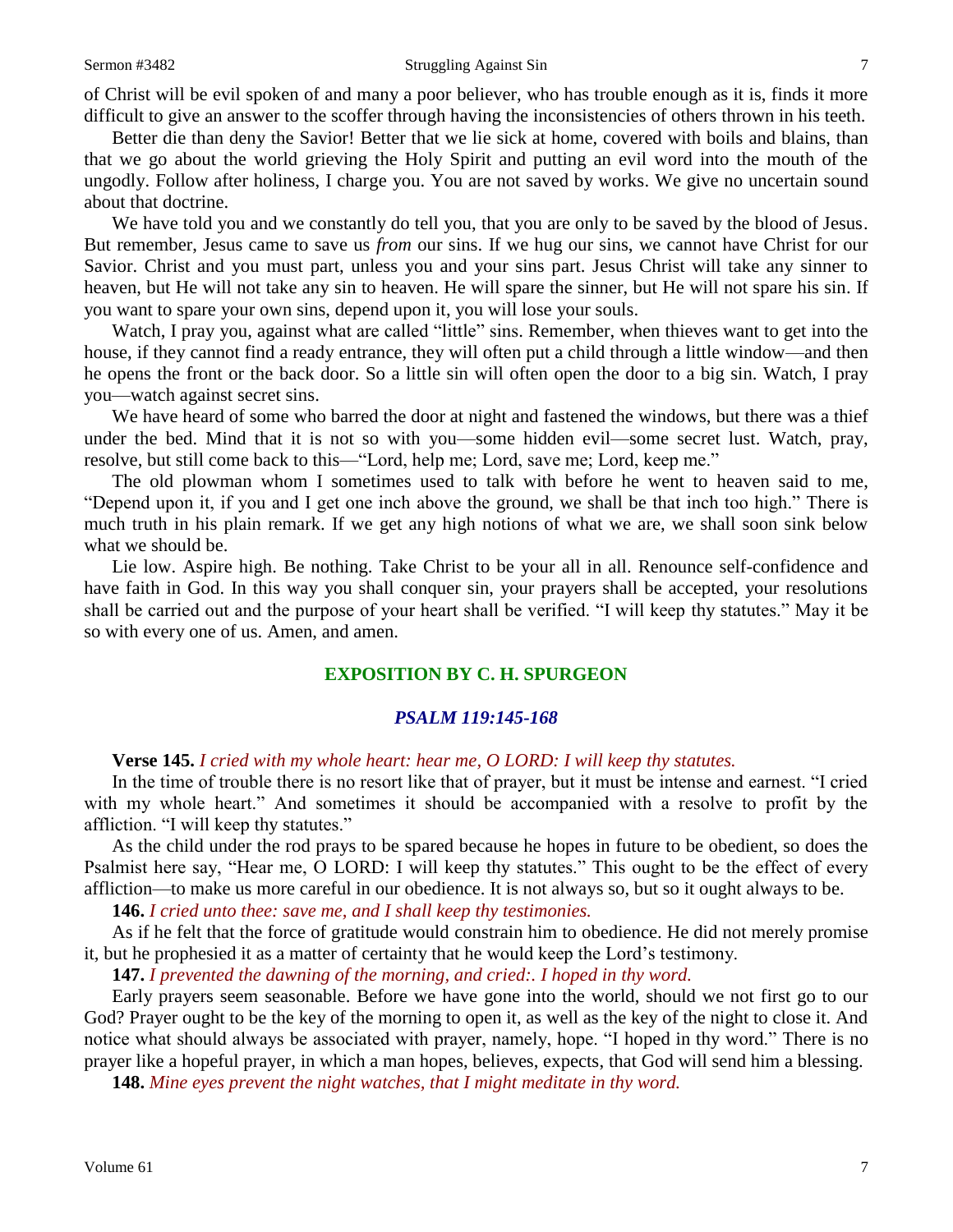Before the watchman can cry the hour of night, my eyes are upon the Word of God, and I am studying that. Oh! it is well when we prove our love to the Word of God by our meditation upon it, our constant searching into it.

**149.** *Hear my voice according unto thy lovingkindness:*

Not according to my earnestness, much less according to my merit, but "Hear my voice, according to thy lovingkindness." Oh! what a large measure is this, for who can tell how boundless is the lovingkindness of God? Such is the answer to my prayer, O my Lord.

**149.** O *LORD, quicken me according to thy judgment.* 

As You do try me, quicken me. Just as You see I have need of it, give me more spiritual life.

**150.** *They draw nigh that follow after mischief: they are far from thy law.* 

Dogs are at my heels. I have heard them long ago pursuing me, but now they are getting nearer to me than ever.

## **151.** *Thou art near, O LORD;*

Is not that a blessed sentence, that, when the adversaries are near, the Friend of friends is near too? What if he be like a hunted stag, and the dogs are at his heels, yet the omnipotent Lord, the Interposer, can come between and save His darling from the power of the dogs.

**151-152.** *And all thy commandments are truth. Concerning thy testimonies, I have known of old that thou hast founded them for ever.* 

It is an old story with me that Your love is without beginning, Your covenant from all eternity, your grace immutable, not fickle, nor changeable as if it were founded yesterday upon the sand, but "Thou hast founded them for ever."

**153-155.** *Consider mine affliction, and deliver me: for I do not forget thy law. Plead my cause, and deliver me: quicken me according to thy word. Salvation is far from the wicked: for they seek not thy statutes.* 

If they sought that salvation, they would cease to be wicked—they would find salvation—but while they follow out their wicked ways, they get further and further away from anything like salvation.

**156-158.** *Great are thy tender mercies, O LORD: quicken me according to thy judgments. Many are my persecutors and mine enemies; yet do I not decline from thy testimonies. I beheld the transgressors, and was grieved; because they kept not thy word.* 

It is enough to make any man grieve that the Word of God, which is so right, so just, so good, should be despised. What madness is this which is in the hearts of men, that they despise the best of the best?

**159.** *Consider how I love thy precepts: quicken me, O LORD, according to thy lovingkindness.* 

It is a fair argument. As one friend may say to another, "Consider how I love you." As a child might say to his angry father when he is about to chasten him, "My father, I love you, although I have transgressed. Look at my heart and see how I love you, notwithstanding all the mistakes of my character and even the faults that I have committed."

**160-161.** *Thy word is true from the beginning: and every one of thy righteous judgments endureth for ever. Princes have persecuted me without a cause: but my heart standeth in awe of thy word.*

"Princes have persecuted me without a cause; but my heart standeth in awe of"—them? No, but "of thy word."

**162-166.** *I rejoice at thy word, as one that findeth great spoil. I hate and abhor lying: but thy law do I love. Seven times a day do I praise thee because of thy righteous judgments. Great peace have they which love thy law: and nothing shall offend them. LORD, I have hoped for thy salvation, and done thy commandments.* 

Present duty, future expectation. It is no use our hoping for great things unless we cultivate good things. God will make tomorrow bright—let us make today holy.

**167-168.** *My soul hath kept thy testimonies; and I love them exceedingly. I have kept thy precepts and thy testimonies: for all my ways are before thee.*